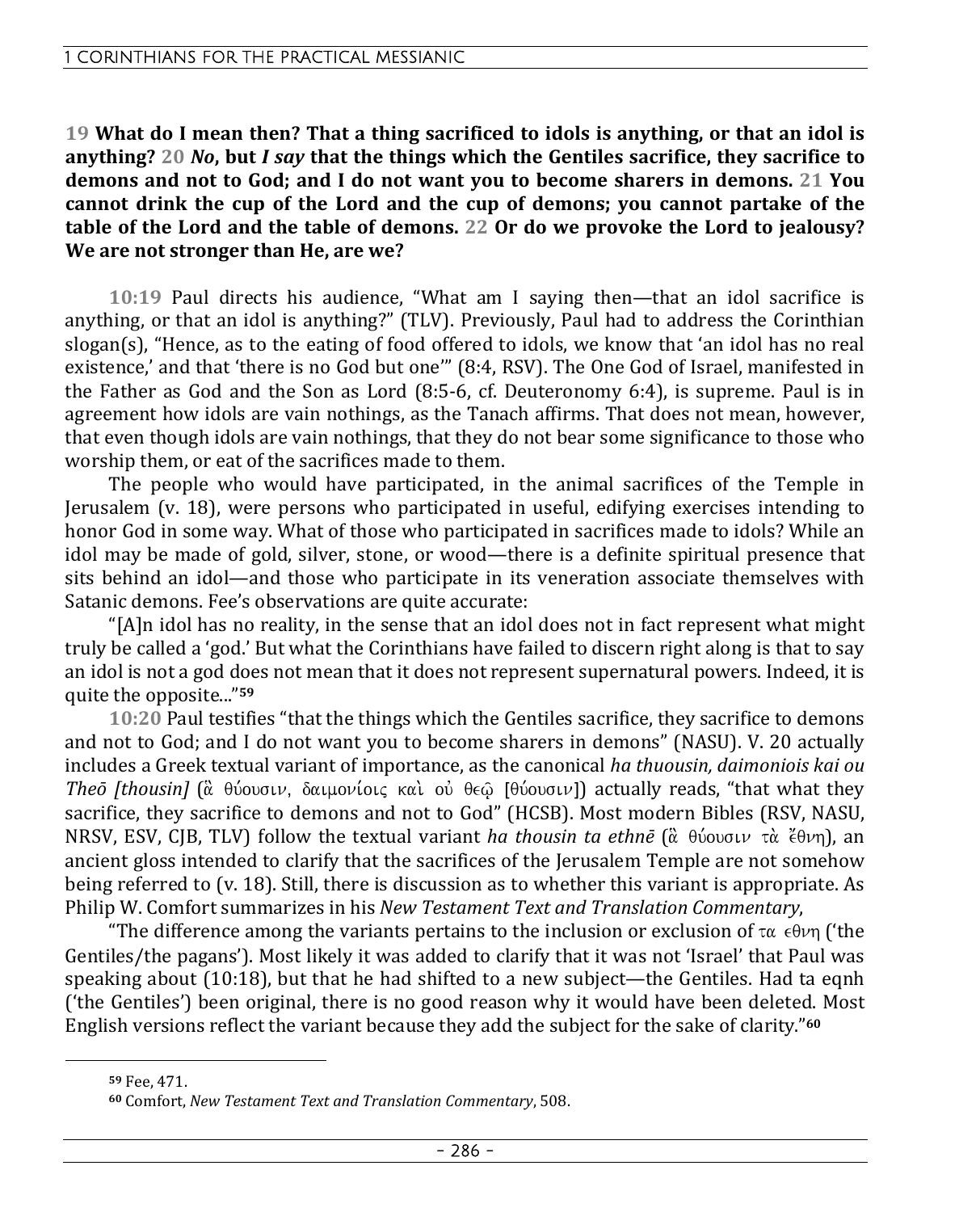While there are many who prefer the reading "that what the pagans sacrifice," there are various examiners**61** who see no need for this gloss in a modern translation, and instead think that Deuteronomy 32:17 is being quoted: "They sacrificed to demons who were not God, to gods whom they have not known, new *gods* who came lately, whom your fathers did not dread." In the translation offered in his commentary, Thiselton renders v. 20 as, "Not that! But that when they sacrifice, 'they offer sacrifices to demons and not to God'" (*NIGTC*),**<sup>62</sup>** separating out Deuteronomy 32:17 as a quote. The challenge, of course, is how Deuteronomy 32:17 does notably speak of Israel in rebellion against the Lord, and not the pagans or nations at large worshipping and sacrificing to idols, and the demonic powers behind them.

There are others, such as Ciampa and Rosner, who see the gloss as "an accurate interpretation of Paul's meaning,"**63** and Messianic versions like the CJB and TLV read concurrent with this:

"No, what I am saying is that the things which pagans sacrifice, they sacrifice not to God but to demons; and I don't want you to become sharers of the demons!" (CJB).

"No, I'm saying that what the pagans sacrifice is to demons and not to God, and I don't want you to become partners with demons" (TLV).

Paul is very concerned that the Corinthians never become *koinōnous tōn daimoniōn*  $\alpha$  (kot two voic  $\alpha$   $\alpha$   $\beta$   $\alpha$   $\beta$  of  $\alpha$ ), "participants with demons" (NIV) or "partakers with devils" (Wesley New Testament). Much of the result of participating in idolatry is seen in his later correspondence, as he would emote, "the god of this world has blinded the minds of the unbelieving so that they might not see the light of the gospel of the glory of Messiah, who is the image of God" (2 Corinthians 4:4). More immediate to be considered is how Paul has just addressed how those who join in sexual intercourse with a prostitute, are joined to a prostitute (6:15-17), and those who try to share their spiritual actions with both the God of Israel and other gods/goddesses/demons, are committing infidelity against Him. Certainly there are scenes, to be considered from Ancient Israel, where participating in idolatry and feasting invoked dark spiritual powers and enraged the Lord against His own (Deuteronomy 32:16-21; Psalm 106:28; cf. Baruch 4:7; Revelation 9:20).

**10:21-22** The Apostle Paul is insistent about the loyalty of the Corinthians to the One True God, in the strong assertion, "You cannot drink the cup of the Lord and the cup of demons; you cannot partake of the table of the Lord and the table of demons" (v. 21), as there can be no participation in open idolatry at a temple or shrine, such as was previously addressed in 1 Corinthians ch. 8. The Message paraphrase of v. 21 is actually fairly appropriate: "you can't have it both ways, banqueting with the Master one day and slumming with demons the next."

The Apostolic decree of Acts 15:19-21, 29 forbade the new, non-Jewish Believers from participating in idolatrous activities, and the Apostle Paul has just told the Corinthians why it

**<sup>61</sup>** Thiselton, 775; Garland, 481.

**<sup>62</sup>** Thiselton, 750.

**<sup>63</sup>** Ciampa and Rosner, 479.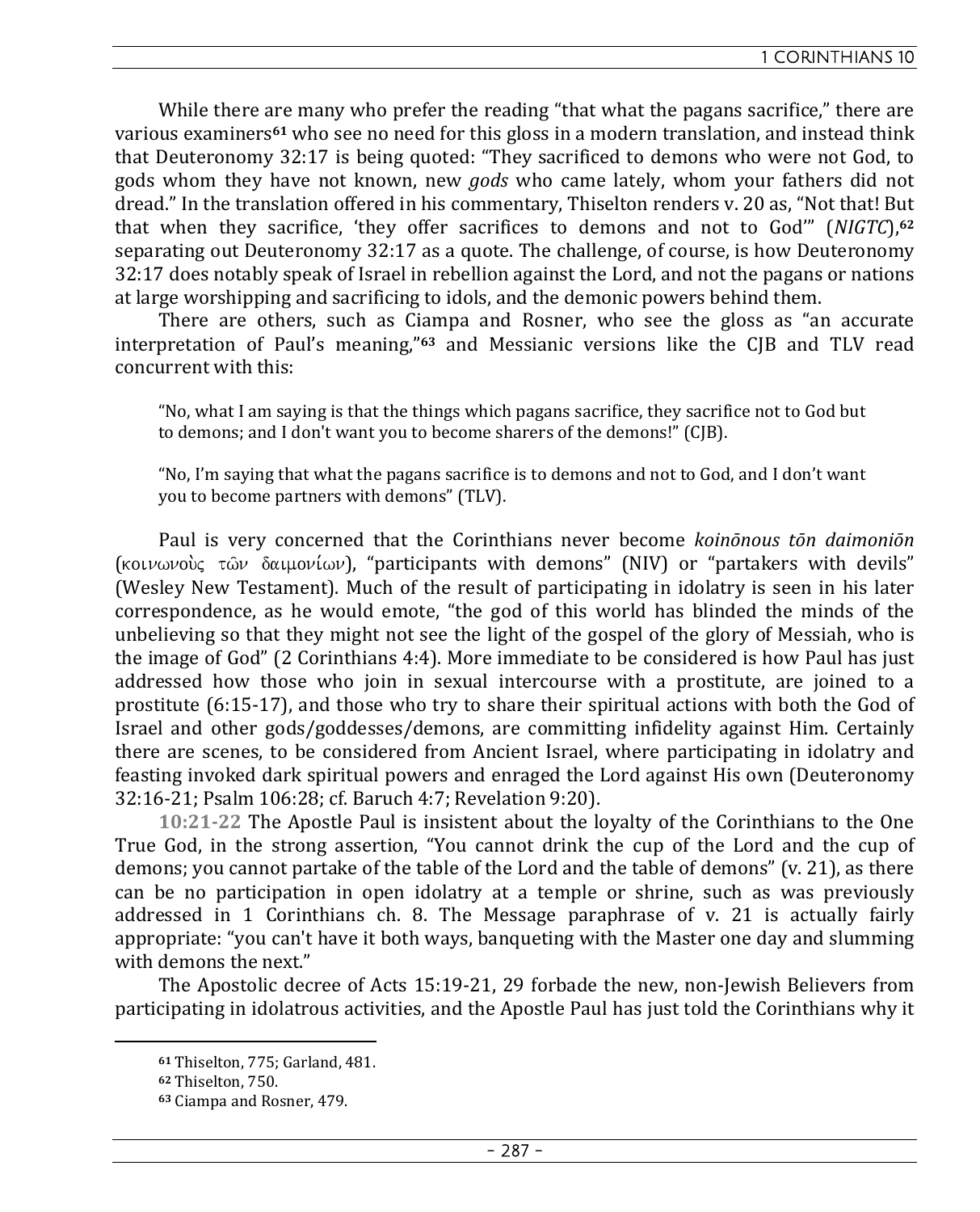is unacceptable. He has referenced the infamous scene of the golden calf (v. 7; cf. Exodus 32:4), as well as the Numbers 25 encounter of the Moabite prostitutes brought in by Balaam and consequent slaughter of the offenders (v. 8). The blight upon much of Greco-Roman paganism was worship of idols associated with gross sexual immorality. While some of the Corinthian "Believers" were **most unfortunately** involving themselves in these activities, others had probably just looked at them from a distance, perhaps feeling a pull from various family members and friends who did not recognize Yeshua.

The thrust of the Apostolic decree was that the new, non-Jewish Believers did not have to have the Torah's Instruction forced upon them; it was, rather, to see them severed from their old spheres of pagan social and religious influence, hence making them attach to a new social and religious community, where Moses' Teaching was being declared every week. Yet as Acts 18 testifies, the Messiah followers in Corinth were driven out of the Corinthian synagogue, and this certainly affected what they thought they could, and could not, do. *Could they be involved in some extra-God-of-Israel activities, at least from time to time?* Hence, Paul will have to address the Corinthian slogan, "All things are permitted," yet again (v. 23).

When those who profess exclusive loyalty to the One True God, begin to demonstrate anything but this, all they can do is provoke Him to anger. Specifically, Paul inquires, "Or do we provoke the Lord to jealousy? We are not stronger than He, are we?" (v. 22, TLV). As is witnessed throughout the record of the Tanach, the jealousy of the Lord toward His own is frequently aroused by idolatry committed against Him (Exodus 20:5; 34:14; Deuteronomy 4:24; 5:9; 6:14-15; Joshua 24:19-20; 1 Kings 14:22-23; Ezekiel 8:3; Nahum 1:2; Zephaniah 1:18; Psalm 78:58). **This is very serious for Paul.** "Are we trying to arouse the Lord's jealousy? Are we stronger than he?" (NIV). Of course, limited human mortals are not stronger than the Creator, and if they are unfaithful toward Him, then severe consequences will ensue. Prior astutely observes,

"Paul clearly believes in the reality of an unseen spirit-world, that idolatry is not just meaningless but positively evil. It is evil because it robs the true God of the glory due to him, and because such actions bring people not simply into contact with lower spiritual powers, but actually into subjection to them."**<sup>64</sup>**

Certainly, the importance of the Lord, being a jealous God from the Tanach, and the Corinthians avoiding the mistakes of those in Ancient Israel, is present in Paul's remarks—the exclusive loyalty that Messiah followers were to demonstrate to the God of Israel, and how vital this was in light of the surrounding Greco-Roman polytheism, has to be recognized. Hays' summary on how subversive the Jewish people and later followers of Israel's Messiah were, to the paganism surrounding them, is important to consider:

"Here the radically *exclusive* character of Israel's monotheistic faith becomes clear. In the ancient Mediterranean world, it was thoroughly commonplace to worship various gods and goddesses. Participating in cultic rites for one deity did not by any means preclude participating with equal piety in rites for another; the pantheon was infinitely inclusive. Indeed, it was probably a good bet to worship several gods as a way of diversifying one's

**<sup>64</sup>** Prior, 175.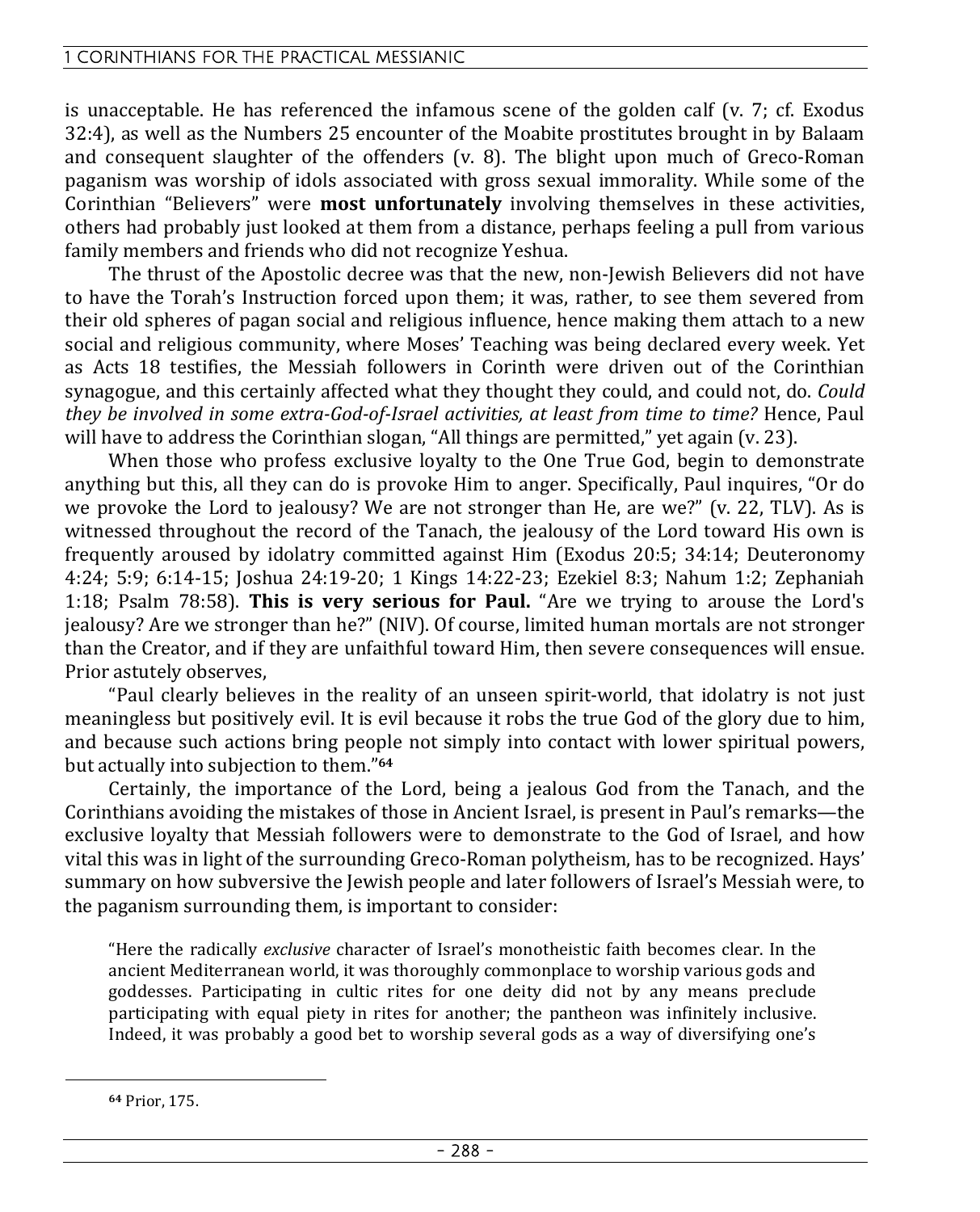spiritual investments. The God of Israel, however, would tolerate none of this. Jews—and, later, Christians—puzzled and outraged their pagan neighbors by refusing, even for the sake of appearances, to venerate any God but one. The 'knowing' Corinthians were seeking to work out some sort of 'sensible' compromise on this matter, but Paul would have none of it."**<sup>65</sup>**

# **23 All things are lawful, but not all things are profitable. All things are lawful, but not all things edify. 24 Let no one seek his own** *good***, but that of his neighbor.**

**10:23-24** 1 Corinthians 10:23 repeats the slogan "Everything is permissible" (NIV) or *Panta exestin* ( $\Pi \acute{\alpha} \nu \tau \alpha$  eta<sub> $\sigma \nu$ </sub>), which Paul has refuted earlier in 1 Corinthians 6:11, chastising various Corinthians for thinking that they could get away with certain sinful activities, which he has said is something not at all profitable or useful. Later on in this letter, more has to be communicated, and it surely behooves a responsible Bible reader to view v. 23 in light of the wider cotext of 1 Corinthians 10.

The errant Corinthian slogan *Panta exestin* or "Everything is permitted" (TLV) could very well have been a statement hijacked from Paul's teaching to them, where he could have taught something like, "Many things are permitted..." What Paul will further address in vs. 25-33 involve a hypothetical invitation to the home of a non-Believer to share a meal, which would serve as an explanation regarding the responsible usage of a born again Believer's freedom or liberty, in the edification of another. To a figure like the Apostle Paul, many things are indeed permitted, which would have gone against various facets of his contemporary Jewish upbringing, or even various *halachic* norms—but things permitted in light of the overwhelmingly overriding nature of the good news. As Morris puts it,

"Christian liberty is important, but there are some things that are not wise. They neither build the believer up in the faith, nor help other people...It is more important to avoid such actions than to assert one's rights."**<sup>66</sup>**

The slogan *Panta exestin* or "We are free to do anything" (NEB) once again has to be responded to by Paul, and could certainly have affected the thinking of many, as the lure of one's previous lifestyle in paganism was still present. As he counters this statement in v. 23 (NIV),

| THE CORINTHIANS             | THE APOSTLE PAUL                           |
|-----------------------------|--------------------------------------------|
| "Everything is permissible" | - <b>but</b> not everything is beneficial. |
| "Everything is permissible" | -but not everything is constructive.       |

**<sup>65</sup>** Hays, 170.

**<sup>66</sup>** Morris, 146.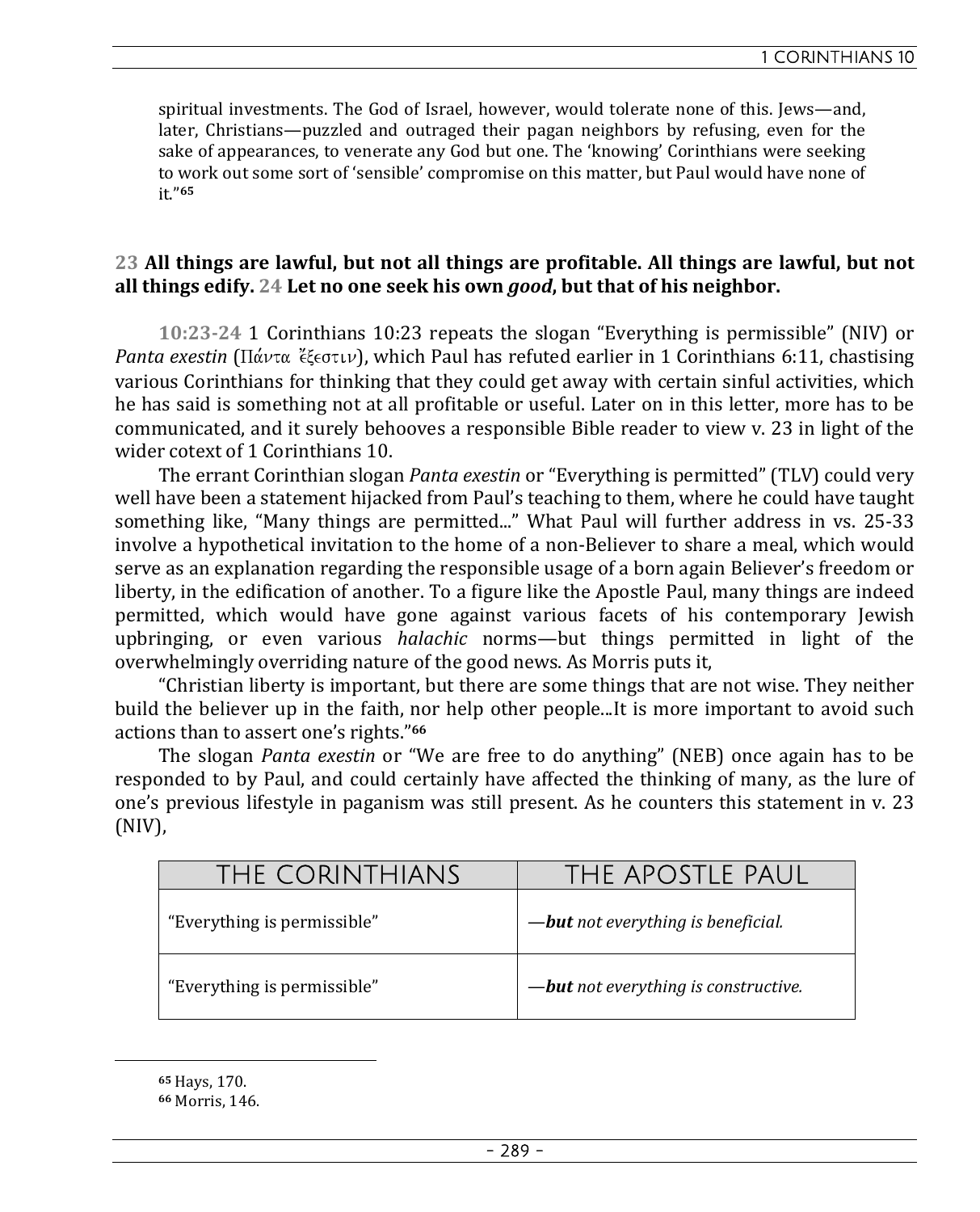While Paul has just upheld the authority of Israel's Scriptures for the instruction of born again Believers (vs. 1-13)—referencing examples of idolatry and sexual immorality—he still has to refute what various Corinthians have been saying. The statement, of 1 Corinthians 10:23a, is practically identical to what was asserted earlier in 1 Corinthians 6:12a, with Paul's response being *all' ou panta sumpherei* (άλλ' οὐ πάντα συμφέρει), "but not all things are helpful" (RSV). Repeating the slogan in 1 Corinthians 10:23b, Paul responds to "Everything is permissible" (NIV) with, *ou panta oikodomei* (οὐ πάντα οἰκοδομεῖ), "but not all things edify" (NASU). In this second response, the verb *oikodomeō* ( $o$ *ikoooué*) is employed, mainly pertaining "to construct in a transcendent sense" or "to help improve ability to function in living responsibly and effectively, *strengthen, build up, make more able*" (*BDAG*).**67** It should also key us into Yeshua's mission of coming to restore Israel (Matthew 16:18; cf. Jeremiah 33:7, LXX),**68** but as Thiselton indicates, "**building up** presupposes the logical grammar of **building** *the community*."**69** The edification of the faith community is a theme witnessed throughout Paul's letters (14:3-5, 12, 17, 26; Romans 14:19; 15:2; 2 Corinthians 12:19; 13:10; 1 Thessalonians 5:11).

The Corinthians have been saying "Everything is permissible" (NIV), but it is quite obvious that not all things are at all edifying or "constructive" (NIV) for the Body of Messiah and its mission in the Earth. As Garland describes, "Paul's command that one 'not seek that which is one's own' leaves indefinite what they are not to seek. We can fill in the blank with words such as 'advantage,' 'interest,' 'good,' 'ends,' 'enjoyment,' 'needs.'"**<sup>70</sup>**

When people think that they are free to do whatever they want (as these Corinthians were), challenging such views frequently has to be done on logical grounds and not just Scriptural grounds. Paul does not agree that "Everything is permissible" (v. 23, NIV), because most frequently what people think that they can get away with will be to the detriment of Body of Messiah. Paul is quick to assert, "Let no one seek his own *good*, but that of his neighbor" (v. 24), a definite application of the Torah's requirement to love neighbor (Leviticus 19:18). Does the Corinthians' behavior help the Body of Messiah and its purposes, much less outsiders to the faith who need to see the power of the One God of Israel operating through them? Witherington's comments are useful to consider here:

"Paul once again reports the Corinthians' inevitable response to his argument: 'Everything is permitted' (v. **23**). But not everything is useful or profitable or builds up the body of Christ, and in a deliberative argument it is critical to stress what is beneficial or advantageous. The Christian is one who does not seek his or her own advantage but rather that of others."**<sup>71</sup>**

**<sup>67</sup>** *BDAG*, 696.

**<sup>68</sup>** Consult the author's article "When Did 'the Church' Begin?" (appearing in *Introduction to Things Messianic*).

**<sup>69</sup>** Thiselton, 781; also Ciampa and Rosner, 485.

**<sup>70</sup>** Garland, 488.

**<sup>71</sup>** Witherington, 226.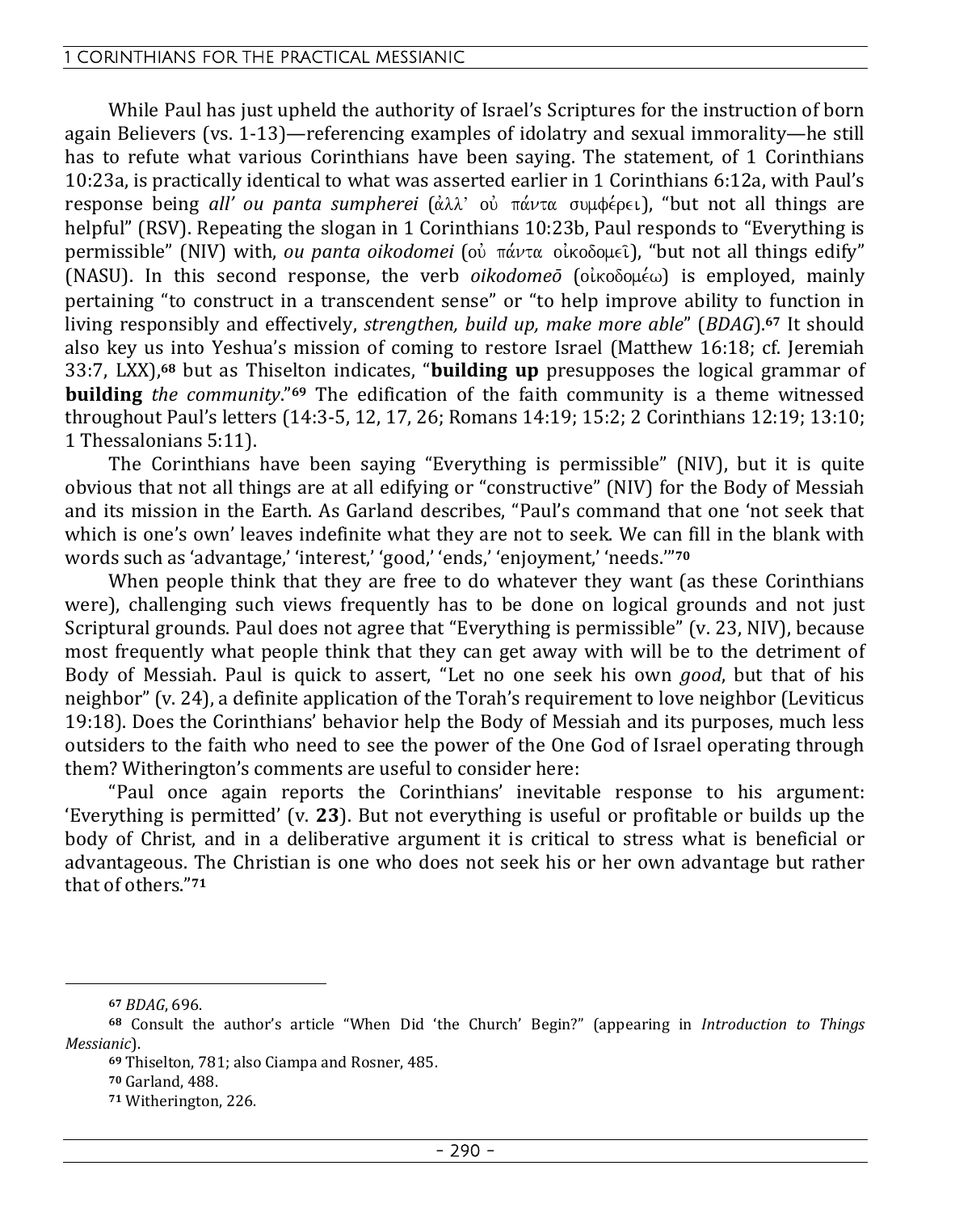**25 Eat anything that is sold in the meat market without asking questions for conscience' sake: 26 FOR THE EARTH IS THE LORD'S, AND ALL IT CONTAINS [Psalm 24:1: 50:12:** 89:11]**. 27 If one of the unbelievers invites you and you want to go, eat anything that is set before you without asking questions for conscience' sake. 28 But if anyone says to you, "This is meat sacrificed to idols," do not eat** *it***, for the sake of the one who informed**  *you***, and for conscience' sake; 29 I mean not your own conscience, but the other** *man's***; for why is my freedom judged by another's conscience? 30 If I partake with thankfulness, why am I slandered concerning that for which I give thanks?** 

**10:25-26** With Paul having just asserted that Believers need to be highly concerned with the spiritual edification of others, what follows in 1 Corinthians 10:25-33 is a potential application of this for the Corinthians themselves. This section is admittedly difficult for many of today's Messianics, who believe in the continued validity of the kosher dietary laws, to understand and deduce possible Twenty-First Century applications for. In fact, those who are highly *or* even hyper-sensitive about what they eat, frequently ignore this section of Paul's letter, and may even at times cast doubt on what Paul has to say.

Has the Apostle Paul cast aside the commandments of *kashrut* and/or the Apostolic decree by writing, "Eat anything that is sold in the meat market without asking questions for conscience' sake; FOR THE EARTH IS THE LORD'S, AND ALL IT CONTAINS [Psalm 24:1]" (vs. 25-26)? Many readers take this statement as meaning that, at the very least, Paul considers the kosher dietary laws to be a matter of *adiaphora*, something that really does not matter the way one views it, one way or another.

The *makellon* (μάκελλον) is noted by *Thayer* to actually be "a Latin word, *macellum...*a place where meat and other articles of food are sold, *meat-market, provision-market*."**72** A customary view of "Eat anything sold in the meat market..." (NIV) present in evangelical Christianity, is that the Corinthians were permitted to eat anything being sold in a public place, because if the meat had once been sacrificed to idols, any religious significance had apparently been lost by it ending up in a commercial venue.**73** It is not difficult to find commentators who conclude that Paul's statement is apparently reflective of him believing that the kosher dietary laws have been abrogated. As is frequently seen, among a selection of interpreters:

F.F. Bruce: "that Paul should give Christians *carte blanche* to **eat whatever is sold** in a pagan market shows how completely emancipated he was from Jewish obligations in the matter of food and how loosely he sat to the food-restrictions of the Jerusalem decree."**<sup>74</sup>**

Richard B. Hays: "Presumably the weak at Corinth were arguing for the position almost universally held elsewhere in orthodox Christianity and in Judaism: such meat was still idol

**<sup>72</sup>** *Thayer*, 386.

**<sup>73</sup>** Cf. Garland, 492.

**<sup>74</sup>** Bruce, 98.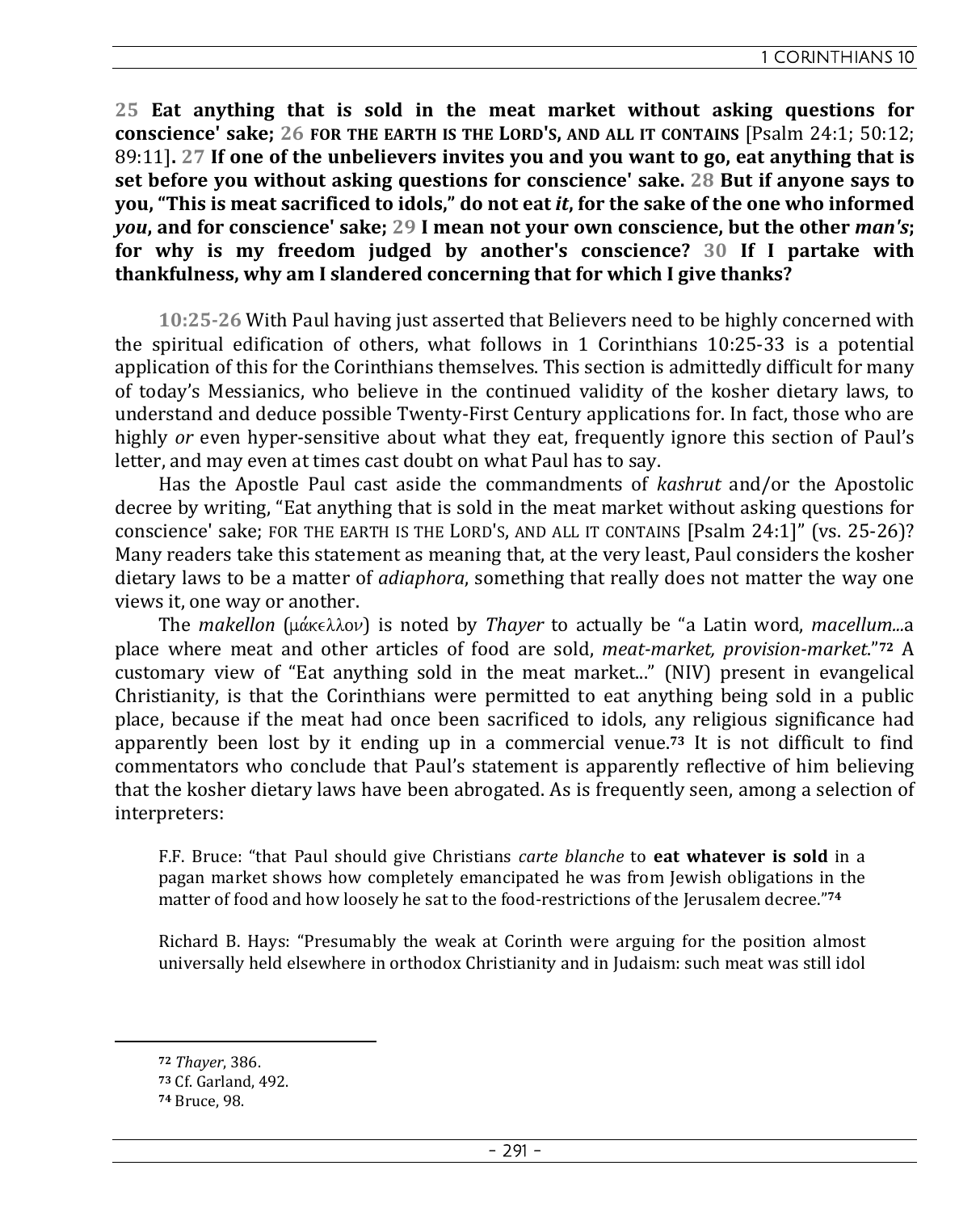meat, and it must be forbidden. At this point, however, Paul emphatically declares his agreement with the strong: you can eat anything sold in the market."**<sup>75</sup>**

Ben Witherington III: "He no longer felt it necessary to keep kosher since all creatures and thus all meat are the Lord's and thus one may freely share in it."**<sup>76</sup>**

Christian readers have customarily read v. 25 as the Apostle Paul, for certain, giving permission to the Corinthians to purchase meat that had been butchered in the pagan marketplace, regardless of whether or not it had been sacrificed to idols. In the Mishnah, one notably sees the ancient Jewish view that meat brought into an idol, presumably before an animal would have been sacrificed, would have been acceptable for eating if taken away before its death and slaughtered elsewhere. Yet, the meat that comes out of a pagan sacrifice is prohibited. It is stated, "'Meat which is being brought into an idol is permitted. But that which comes out is prohibited, because it is like *sacrifices of the dead* (Ps. 106:28),' the words of R. Aqiba" (m.*Avodah Zarah* 2:3).**77** Regardless of the prior circumstances, which saw the meat arrive in the Corinthian marketplace, Paul is pushing things by stating, "Eat whatever is sold in the meat market..." (CJB). Noting the widespread Jewish position on meat sacrificed to idols, the thought of Fee is that,

"Paul takes a decidedly 'liberal' stance on this issue. If the Jewish law allowed one to eat meat *before* it was offered to idols but not afterward, Paul contended that its ultimate source was God himself (v. 26) and that it was therefore irrelevant whether it had been sacrificed or not....Thus he tells the Corinthians, to 'buy and eat' and to do 'without raising questions of conscience.' Apparently it was possible in some cases, indeed it was required of the Jews, to investigate whether the meat in the *macellum* had been previously sacrificed; so Paul is telling the Corinthians not to conduct such inquiries. Meat is meat; buy and eat."**<sup>78</sup>**

From this common conclusion, the issue of concern is necessarily raised, regarding how the Apostolic decree forbade the non-Jewish Believers from eating things strangled and blood, and from idolatry. Does this now no longer matter?

On the one hand, it could possibly be argued that if in a metropolitan area like Ancient Corinth there were ever significant food shortages—that eating whatever was sold in the meat market was preferable to starving.**79** This would fit with the ancient Jewish principle of *Pikku'ach Nefesh* or regard for human life, where unclean things could be consumed in order to maintain or extend life. Ciampa and Rosner at least interject the thought, "To ask questions and refuse to eat food which is explicitly identified as idol food would seriously reduce the food options available."**80** That there could be extenuating circumstances which might require the Corinthians to eat unacceptable meat, does need to be recognized.

**<sup>75</sup>** Hays, 175.

**<sup>76</sup>** Witherington, 227.

**<sup>77</sup>** Neusner, *Mishnah*, 663.

**<sup>78</sup>** Fee, 481.

**<sup>79</sup>** Cf. Thiselton, 783 on "food shortages."

**<sup>80</sup>** Ciampa and Rosner, pp 487-488.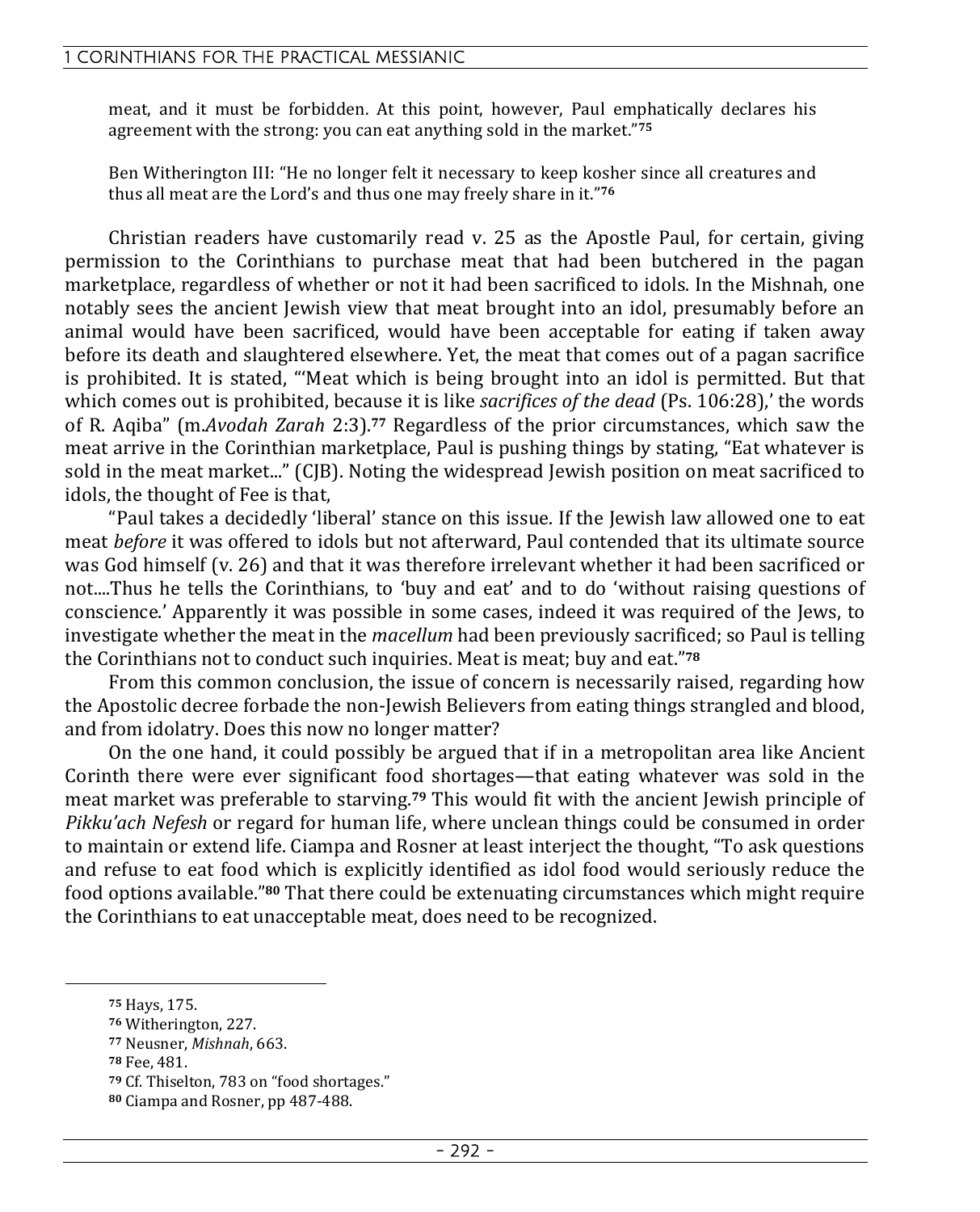It also needs to be recognized that while there was a high possibility of meat being sold in the *macellum* of originating from animals once offered in pagan sacrifice, that this did not have to be the case of all meat. In his commentary, Thiselton makes note of a study by M. Isenberg, who "argues on the basis of a first century text, *Vita Aesopi*, that sacrificial and nonsacrificial meats were readily distinguishable, since the sacrificial meat would be valued more highly."**81** In the later period of the Second Century C.E., Pliny the Younger, does at least provide a clue that meat offered in sacrifice, and meat that had not been involved in religious rites, was sold together in the market, and both were identifiable as such:

"It is any rate certain that temples which were almost abandoned have begun to be crowded, and the solemn rites which for long had been suspended are being restored. The flesh of the victims, for which up to now only a very occasional buyer was found, is now on sale in many places" (Pliny *Letter to Trajan* 10.96.10).**<sup>82</sup>**

Because most of the emerging Christian community in the Roman Empire, would not purchase meat involved in idol sacrifices, apparently merchants selling meat needed to provide an alternative. Tertullian would state, "How in all the world can that be the case with people who are living among you, eating the same food, wearing the same attire, having the same habits, under the same necessities of existence?" (*Apologetic* 42).**83** If these Believers would be making use of the same basic marketplace as non-Believers, then this can be taken as an indication that non-idol meat was available in many places of commerce.**<sup>84</sup>**

Of course, these factors cannot be held rigidly, but do need to be taken into consideration. Not all meat in the Corinthian marketplace of v. 25 had to be tainted by idolatry.

One has to assume when encountering v. 25, though, that the considerable bulk of the meat in the Corinthian marketplace had probably been involved with idolatry. So is it accurate to assume, for the Corinthian Believers, as Fee would say, "Meat is meat; buy and eat"?**85** The argument that the Corinthians were to "buy and eat" whatever they pleased is one which has been eisegeted into the text. The clause *Pan to en makellō pōloumenon* ( $\Pi \hat{\alpha} \nu \hat{\alpha} \hat{\epsilon} \nu$ μακέλλφ πωλούμενον) notably includes the present passive participle *pōloumenon*,<sup>86</sup> and is better rendered with "Eat everything **being sold** in a meat market…" (LITV), with the passive voice "being sold" also represented by the Brown and Comfort**87** and Marshall**88** interlinear editions.

The Apostle Paul does not say in v. 25, "Purchase and eat anything being sold in the meat market"; his instruction is only to eat what is being sold. And, in light of accepting or not accepting the invitation of a Corinthian non-Believer (v. 27a), are the Corinthian Believers

**<sup>81</sup>** Thiselton, 783.

**<sup>82</sup>** Pliny the Younger: *Pliny the Younger: Complete Letters*, trans. P.G. Walsh (Oxford: Oxford University Press, 2006), 296.

**<sup>83</sup>** BibleWorks 9.0: Schaff, Early Church Fathers.

**<sup>84</sup>** Garland, 491.

**<sup>85</sup>** Fee, 481.

**<sup>86</sup>** The verb *pōleō* (pwle,w) means "*to exchange* or *barter* goods, *to sell* or *offer for sale*" (*LS*, 713).

**<sup>87</sup>** Brown and Comfort, 602.

**<sup>88</sup>** Marshall, *Interlinear KJV-NIV Parallel New Testament in Greek and English*, 505.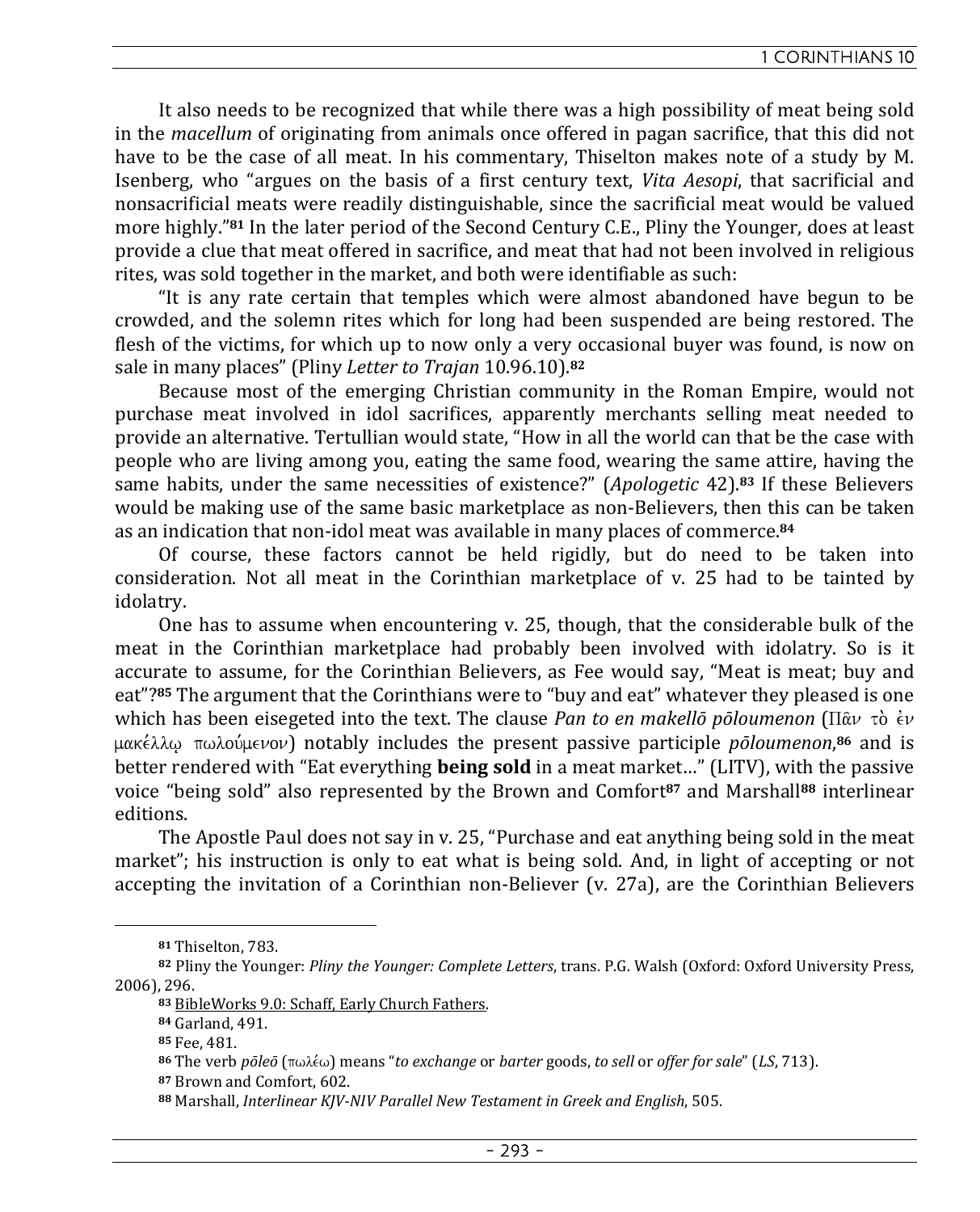even those who would actually be purchasing the meat in view? Thiselton is at least willing to recognize, "Paul is not necessarily addressing only those who make the actual purchases rather than also those for whom others may have made the purchases."**89** The Corinthian non-Believers being those who purchase the meat from the marketplace, who then might serve it as hosts, to Believers they have invited into their homes, is probably the better way to take Paul's word, "Eat anything that is being sold in the meat market, without asking questions for conscience' sake" (v. 25, my translation).

The presence of Paul's quoting Psalm 24:1 in v. 26, "The earth is the LORD's, and all it contains, the world, and those who dwell in it," does beg a number of questions, which tend to be uncomfortable for many kosher-friendly Messianics.

The flesh of the animals being sold is certainly made by the Creator God, and all creatures are inherently "good" to some degree or another. Likewise, the scene of various festal gatherings at the local shrine or pagan temple in Corinth is certainly not in view. Bruce is right to conclude, "Even if the meat did come from a sacrificed animal, they are not going to eat it as part of an idolatrous feast or in company where they risk becoming 'partners with demons'."**90** The challenge is that Psalm 24:1 was often invoked to thank God for one's food in traditional Jewish blessing, as witnessed in both the Tosefta and Talmud:

"One must not taste anything until he has [first] recited a benediction [over it], as Scripture states, *The earth is the Lord's and all that it contains* (Ps. 24:1)" (t.*Berachot* 4:1).**<sup>91</sup>**

"Said R. Judah said Samuel, 'Whoever derives benefit in this world without reciting a blessing is as if he derived benefit from Holy Things that belong to Heaven [and so has committed sacrilege]. 'For it is said, "The earth belongs to the Lord, and everything that fills it" (Psa. 24: 1)'" (b.*Berachot* 35a).**<sup>92</sup>**

"For said R. Hiyya bar Abba, 'One time I was received as a guest in the home of a householder in Laodicea, and they brought before me a table of gold borne by sixteen men; there were sixteen silver chains fixed to it, with plates, goblets, pitchers, and flaxes set thereon, and on it there were all kinds of food, dainties and spices. When they set it down, they cited the verse, "The earth is the Lord's and the fullness thereof" (Psa. 24: 1), and when they took it away after the meal they recited, "The heavens are the heavens of the Lord but the earth he has given to the children of men" (Psa. 115:16). I said to him, "My son, through what deeds do you enjoy the merit of enjoying such comfort?" He said to me, "I was a butcher, and out of every fine beast I said, May this be for the Sabbath." I said to him, 'Happy are you that you have attained such merit, and blessed is the Omnipresent, who has accorded you such merit'" (b.*Shabbat* 119a).**<sup>93</sup>**

**<sup>89</sup>** Thiselton, 783.

**<sup>90</sup>** Bruce, 98.

**<sup>91</sup>** Tzvee Zahavy, trans., in Neusner, *Tosefta*, 1:21.

**<sup>92</sup>** *The Babylonian Talmud: A Translation and Commentary.*

**<sup>93</sup>** Ibid.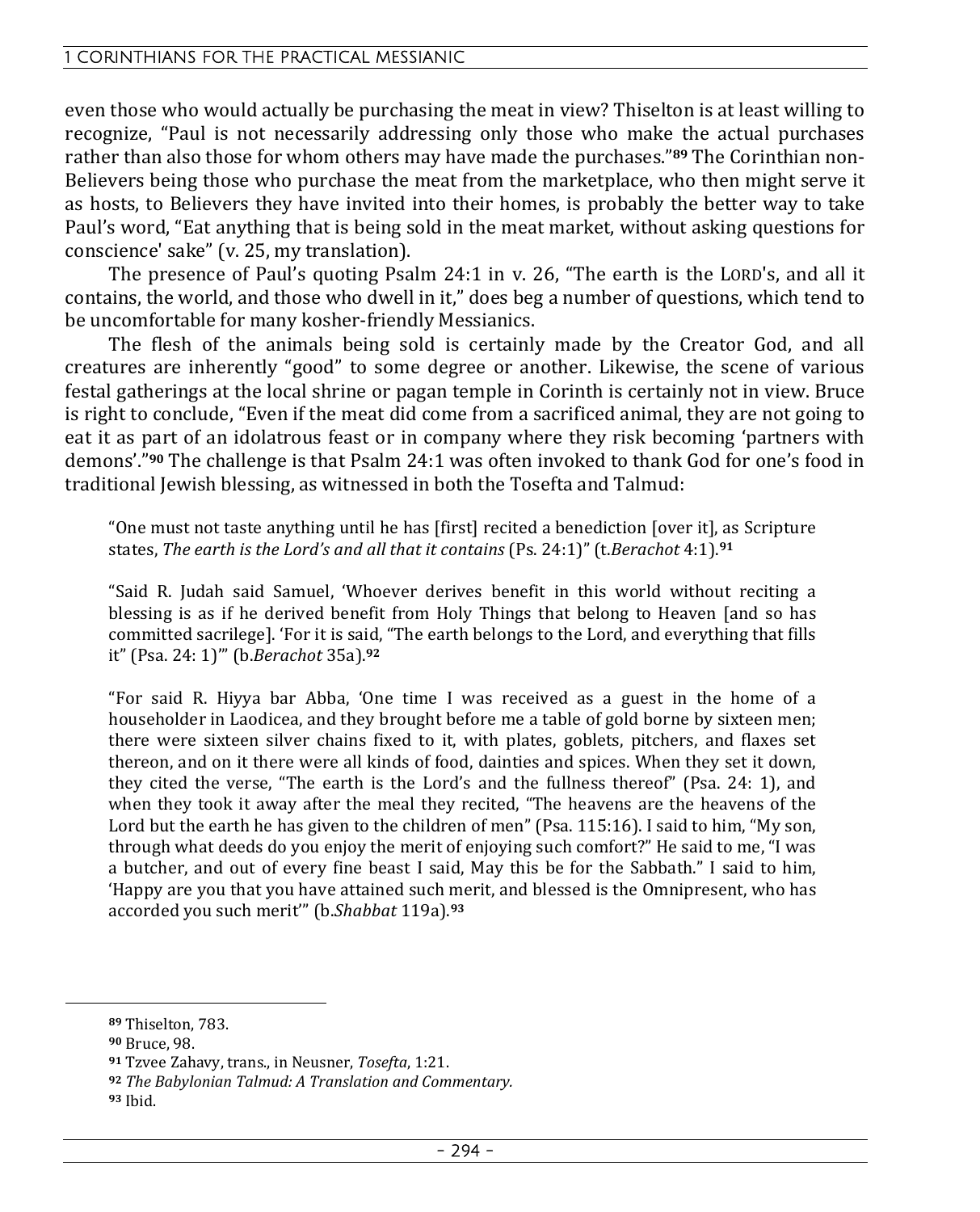Here, given the direction, "Eat everything being sold in a meat market, examining nothing because of conscience" (v. 25, LITV), coupled with the traditional Jewish blessing of Psalm 24:1—should the Corinthians have ever been *served* meat sacrificed to idols, in a particular setting (v. 27), their default action was apparently to just ask God to bless what they were eating, and then consume it. Fee states, "it is hard to imagine anything more un-Jewish in the apostle than this."**94** Garland, however, argues that Fee's statement is exaggerated, urging some temperance in the words. He instead thinks, "It is more accurate to say that he is nowhere more un-Pharisaic, since Pharisees spent considerable effort inquiring into the background and preparation of food."**<sup>95</sup>**

**10:27** Is the real reason why Paul has just stated to eat whatever is being sold in the meat market (v. 25), so that the Corinthian Believers can disregard the Apostolic decree? Readers who are careful to work through Paul's correspondence should note the specific conditions which are further stated to be in place, specifically as it concerns accepting an invitation to visit a non-Believer's home and being served a meal:

"If an unbeliever invites you over and you want to go, eat whatever is set before you, without raising questions of conscience" (TLV).

A commentator like Fee is correct to assert, "Paul has absolutely forbidden attendance at temple meals," but the scene or venue here is dining "in a pagan home."**96** If a non-Believer wants to demonstrate his hospitality to one of the Corinthian Believers—**and it might especially be a chance to testify of Yeshua the Messiah**—then Paul's instruction is to go and eat what is served. Such Corinthian non-Believers would have been those who frequented the local meat market, purchasing fare to serve their guests that may have come from idolatrous sacrifices. Hays, who does think that the Corinthians can purchase whatever meat they want in the market (v. 25, previously addressed), goes on to connect this with v. 27, detailing, "he tells them they can eat whatever is served to them in the home of an unbeliever without conducting any inquiries about the source of the meat."**97** Sampley makes the appropriate linguistic connections between 1 Corinthians 10:25, 27, which serves to support that it is the Corinthian non-Believers, and not the Believers, who purchase what is being sold at the meat market:

"[T]he same wording used in 10:25 ( $\pi \hat{\alpha} \nu ... \hat{\epsilon}$  $\sigma \theta \hat{\epsilon} \tau \in pan...$ *esthiete*, 'eat everything'—with the 'everything' placed first for emphasis—without any problems for your moral consciousness) urges the believer to feel conscience-free to eat whatever is placed before him or her."**<sup>98</sup>**

The *TDNT* entry on *makellon* or "meat market" (v. 25), notably associates what is being sold to the Believer visiting with a pagan:

"This term means 'enclosure,' then 'market.' Markets are rectangular courts with a dome-shaped roof, a fountain in the middle, booths at the side, and perhaps a room for

**<sup>94</sup>** Fee, 482.

**<sup>95</sup>** Garland, 490.

**<sup>96</sup>** Fee, 483.

**<sup>97</sup>** Hays, 176.

**<sup>98</sup>** Sampley, in *NIB*, 10:921.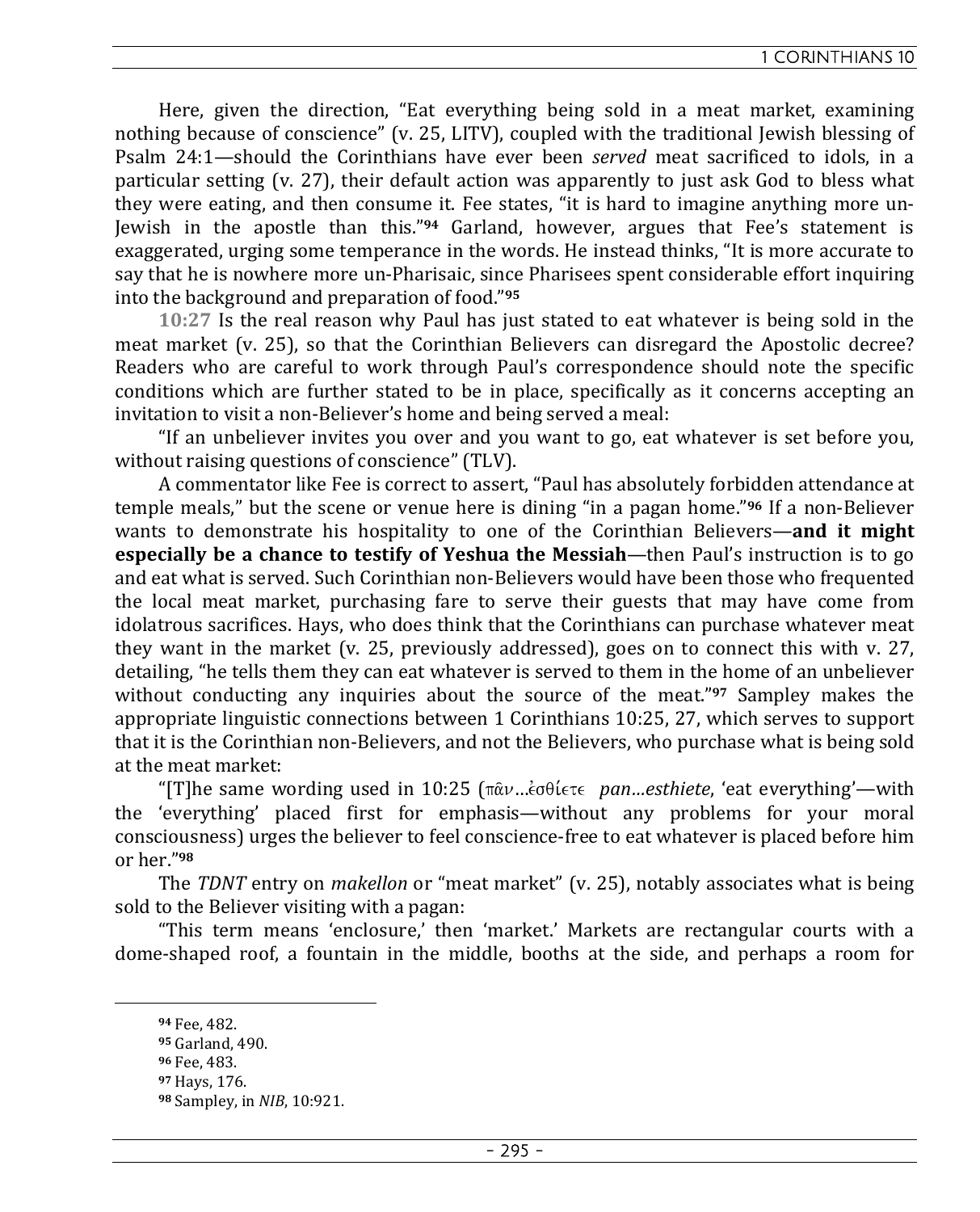sacrificial repasts. In 1 Cor. 10:25 Paul uses the word when he tells the Christians at Corinth how to act relative to meat sold on the market, which might well come from pagan temples but might also be the only meat readily available. Paul's advice is that one is to eat without asking questions, for everything is the Lord's. Only when unbelievers say that the meat has been offered in pagan sacrifice should one refrain for their sake."**<sup>99</sup>**

Thiselton properly indicates, "The meat almost certainly *will* be what had been offered in a temple, especially since the host serves good quality fare."**100** But how might it be made known to the Corinthian Believer visiting a pagan home, if the meat had indeed been sacrificed to an idol? There are a number of options, but specifically inquiring of one's host about the meat is not one of them. More than likely, some blessing, accolade, or toast to a pagan deity could have been witnessed during the preparation of the meal, or overheard as the meal was being served (discussed further).**101** Enough clues could be dropped regarding the source of meat being offered by one's host.

When one see's Paul's word, "If some unbeliever invites you to a meal, and you want to go, eat whatever is put in front of you without raising questions of conscience" (CJB), there should be little doubting the fact that he is pushing the envelope of much First Century Jewish convention. While Paul is favorable toward Believers accepting an invitation to dine at a non-Believer's private home, many of Paul's Jewish contemporaries would often turn down invitations to eat at a Greek or Roman's home. In the view of Keener, in his *IVPBBC*,

"[When] people were...invited to banquets in wealthy homes...they could not be certain of the meat's source. Jewish people who avoided impure foods (like pork) were virtually excluded from...banquets, but they did not look down on \*Gentiles who ate pork as long as they abstained from idols. Jewish people had sometimes faced martyrdom to avoid eating impure foods, and they would expect Gentiles who claimed to believe in God at least to avoid food that had certainly been offered to idols."**<sup>102</sup>**

Keener's further thought, as seen in his 1&2 Corinthians commentary, is that in accepting an invitation to dine at a non-Believer's home, "What they did not know would not hurt them (10:25, 27); indeed, even scrupulous Jewish teachers considered inadvertent sins comparatively 'light' (although they might not have adopted Paul's 'Don't ask, don't tell' approach)."**103** Passively eating of meat, that had been involved in idolatry, was a far less crime than murder or fornication, presumably being at the same level such as eating the flesh of an animal that had been mauled (Leviticus 20:22-26), a Torah infraction which did not merit capital punishment. The overriding issue, per the intention of the Apostolic decree of severing the new, non-Jewish Believers from their previous spheres of social and religious influence (Acts 15:19-21), is that interaction with the larger Greco-Roman world **was not going away,** as demonstrated by what to do when invited to a pagan home to eat. Garland does interject, "Paul's advice reveals that he had no intention of cutting [Believers] off entirely

**<sup>99</sup>** J. Schneider, "*mákellon*," in *TDNT*, 549.

**<sup>100</sup>** Thiselton, 786.

**<sup>101</sup>** Cf. Garland, pp 494-495 for a review of possibilities.

**<sup>102</sup>** Craig S. Keener, *The IVP Bible Background Commentary: New Testament* (Downers Grove, IL: InterVarsity, 1993), 475.

**<sup>103</sup>** Keener, 89.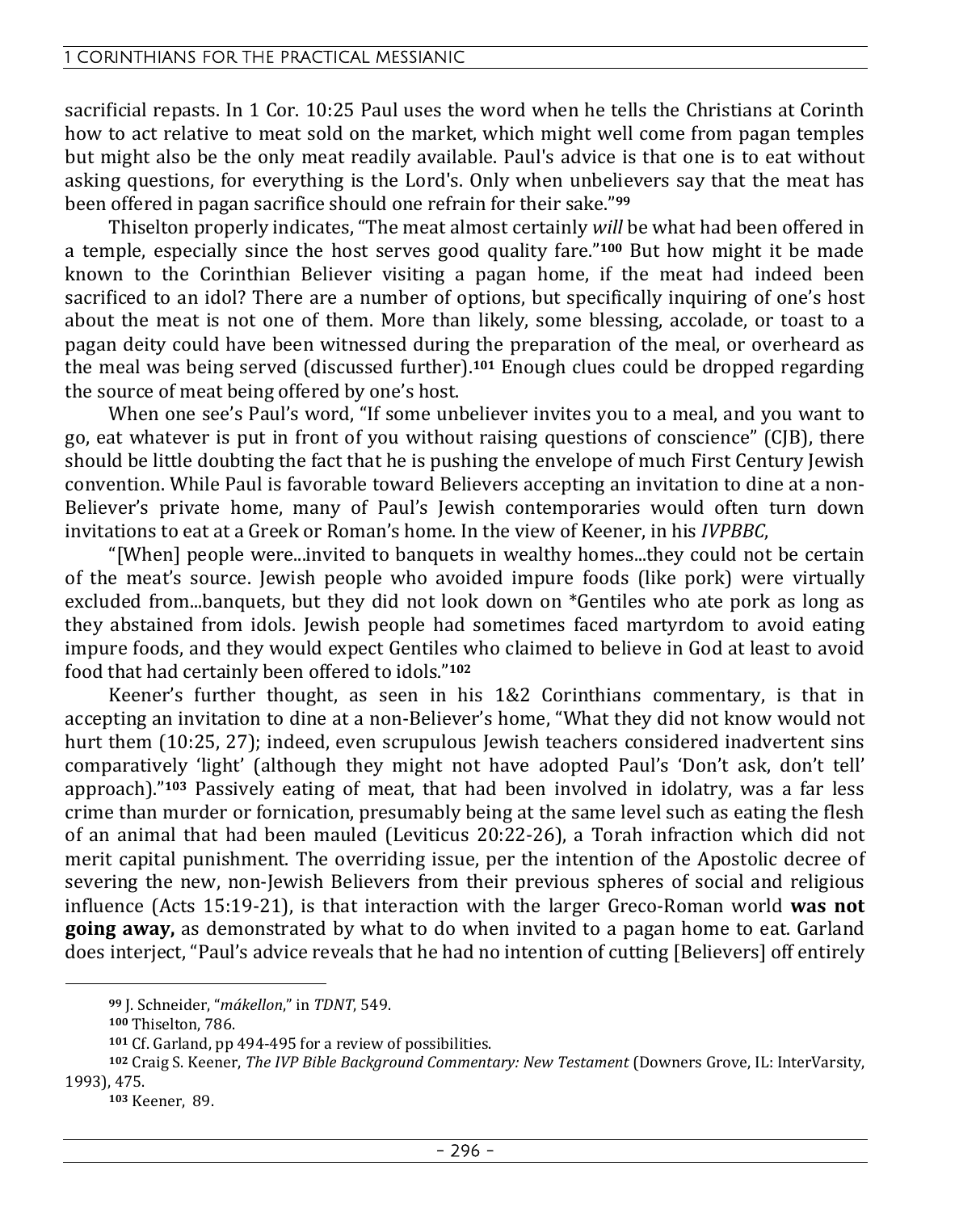from their pagan family, neighbors, and associates (cf. 5:9-13; cf. Luke 10:8)....Paul does not expect his readers to cut themselves off completely from the fabric of all social relationships."**104** Relationships of some kind have to be established, in order for the good news of Israel's Messiah to be declared and received.

The hypothetical scene of v. 27, "If a pagan asks you to dinner and you want to go..." (Phillips New Testament), goes beyond the Acts 10 encounter of the Apostle Peter having eaten with the centurion Cornelius. The Apostle Paul is detailing the acceptance of an invitation to eat at a pagan home; Cornelius had been a God-fearer, associated to some degree with the Jewish Synagogue, and would not have served meat sacrificed to idols. *What Paul is describing goes beyond the controversy that Peter stirred (Acts 11:1-18) when eating with the uncircumcised.* In the estimation of Morris, "When invited by a pagan a Christian is at liberty to accept, and to eat whatever is provided without asking where it came from. That is his host's business."**105** What can often get overlooked, is how speaking hypothetically, Paul does not require it of the Corinthians to *always accept* an invitation to eat at a pagan home. Noting his view of 9:20-22 preceding, Fee draws the conclusion, "the acceptance of such invitations is perfectly legitimate (another place where he would be treating on sacred Jewish traditions [t.*Avodah Zarah* 4:6]); it depends on whether 'you want to go.'"**106** There would certainly be occasions, if an invitation was issued, where it would not at all be advantageous for a Corinthian Believer to go dine at a non-Believer's home. Yet, unlike many of his Jewish contemporaries, because of the interests of the good news being declared to all, Paul is broadly dismissing sentiments like those of *Jubilees* 22:16:

"And you also, my son, Jacob, remember my words, and keep the commandments of Abraham, your father. Separate yourself from the gentiles, and do not eat with them, and do not perform deeds like theirs. And do not become associates of theirs. Because their deeds are defiled, and all of their ways are contaminated, and despicable, and abominable."**<sup>107</sup>**

It can at least be recognized how there was a permissive stance in terms of eating meat in the possession of a non-Jew, among some in Paul's contemporary Judaism. As the Tosefta records, "Meat which is found in the possession of a gentile is permitted for gain. [If it is found] in the possession of a *min*, it is prohibited for gain. That which goes forth from a pagan temple, lo, it is deemed to be meat from the sacrifices of corpses" (t.*Chullin* 2:20).**108** Paul sits in a parallel course to this, as Believers may eat from what is served them, not asking about where it came from.

A bigger issue, especially in light of how Paul has just asked his audience whether or not they intend to arouse the Lord to jealousy, is whether or not he was treading on violating the tenor of Exodus 34:15, "otherwise you might make a covenant with the inhabitants of the land and they would play the harlot with their gods and sacrifice to their gods, and someone might invite you to eat of his sacrifice." This is where the venue of a private home, and being inadvertently served idol meat at a mealtime, has to be differentiated from going to a local

**<sup>104</sup>** Garland, 493.

**<sup>105</sup>** Morris, 146.

**<sup>106</sup>** Fee, 482.

**<sup>107</sup>** Wintermute, "Jubilees," in *The Old Testament Pseudepigrapha*, Vol 2, 98.

**<sup>108</sup>** Neusner, *Tosefta*, 2:1379.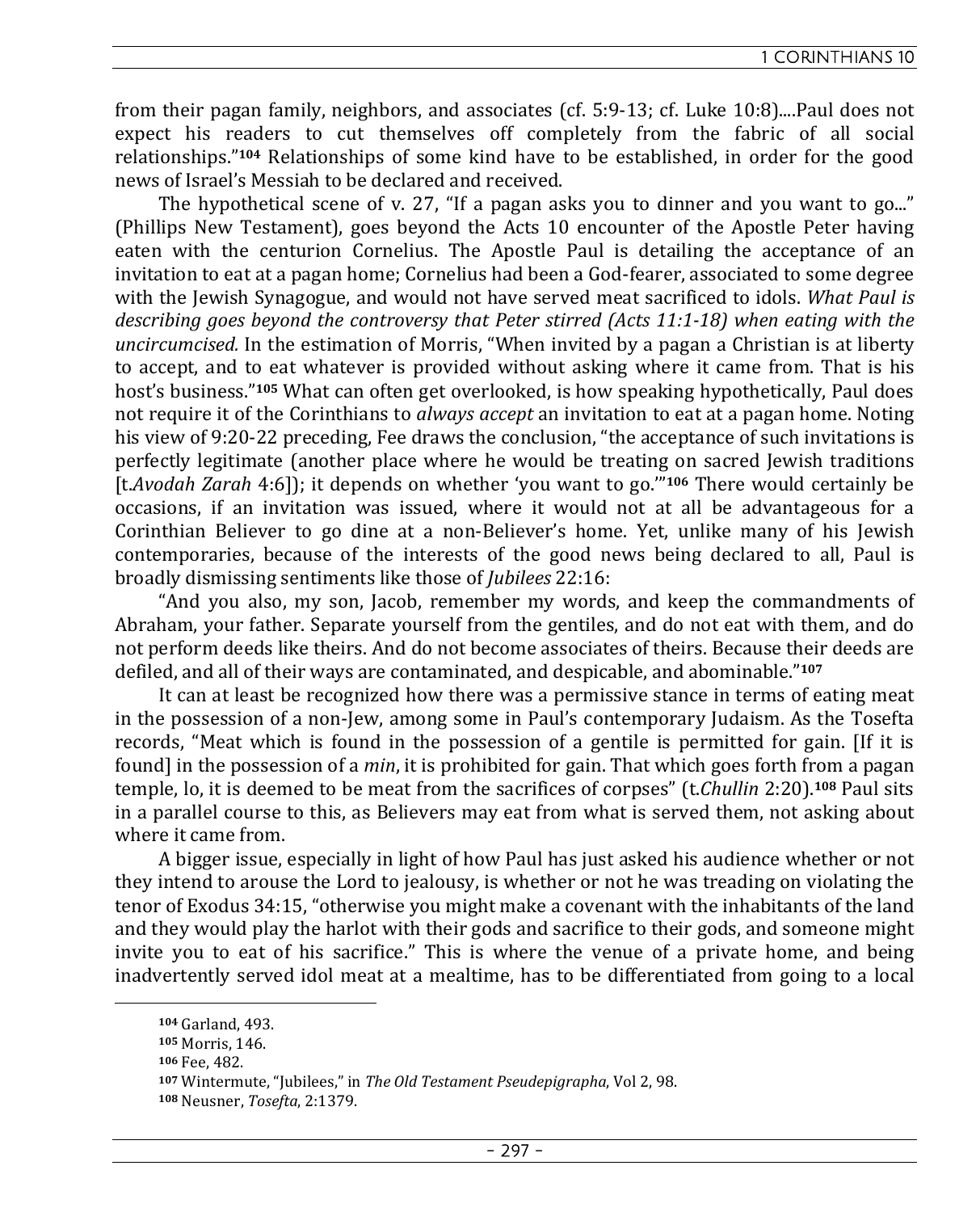temple or shrine, and knowingly partaking of meat that had been sacrificed to an idol. Yet, in v. 27 it may observed how Paul has pushed the Apostolic decree and Torah prohibitions as far as they can go, without willful and conscious involvement in idolatry being present. In their summary on what is being discussed, Ciampa and Rosner conclude that Paul's approach in accepting an invitation to dine at a non-Believer's home, is consistent with the spirit of the Exodus 34:15 instruction, albeit being to the Left of how most of his fellow Jews would have read it:

"Paul's more detailed instructions (vv. 28-30) suggest that he has a simple dinner invitation in mind, and that the believer was to be careful to avoid eating any food that was explicitly identified as having been offered to an idol. This clearly does not follow the Jewish tradition...but may still be understood as a more 'liberal' approach to avoiding association with pagan sacrifices (and thus in the spirit of Exod. 34:15) while still allowing believers to maintain and develop social relationships with their non-believing neighbors."**<sup>109</sup>**

**10:28-30** While the Corinthian Believer is not to inquire of the source of the meat, when eating at a pagan home, the source of the meat may very well be publicly stated during the meal. Paul directs, "But if anyone says to you, 'This is from an idol sacrifice,' do not eat it, for the sake of the one who informed you, and for the sake of conscience" (v. 28, TLV). Here, in the words *ean de tis humin eipē* (ἐὰν δέ τις ὑμῖν εἴπη), *eipē* (εἴπη) notably being an aorist active subjunctive, Paul is speaking widely in hypothetical terms. Paul is presenting a scenario where the edification of others and mission of the Body of Messiah are in play. As Witherington concludes, "we have *ean* ('if perhaps') with a subjunctive verb: 'But if perhaps anyone may say...' Here Paul is dealing with a hypothetical possibility, one that his audience has not asked about."**<sup>110</sup>**

The Corinthian Believers, as a matter of respect to the host, are simply not supposed to ask about what they are served. While the main issue regarding the source of the meat served would be whether it was sacrificed to idols or not, animals employed in Greco-Roman sacrifice, while involving technically clean animals like cattle, sheep, goats, or various fowl, could notably have also involved unclean animals like swine. Eating what is served before oneself would also pertain to various meat ingredients possibly used in side dishes.

The difficult thing for today's Messianics to consider is that with v. 27 in view, the meat could have been from animals listed as clean *or* unclean on the lists of Leviticus 11 and Deuteronomy 14, when served to a Corinthian Believer by a local pagan in his home. If served meat that was technically clean or unclean, it was to be eaten; it was not to be refused **unless publicly known to be sacrificed to an idol.** In the event that if a Corinthian Messiah follower went to the home of a pagan friend, or even family member, and discovered out that meat served was presented before idols, then Paul is clear that for conscience's sake he or she was to refuse the meal. Morris draws the interesting conclusion,

**<sup>109</sup>** Ciampa and Rosner, 490.

**<sup>110</sup>** Witherington, 227.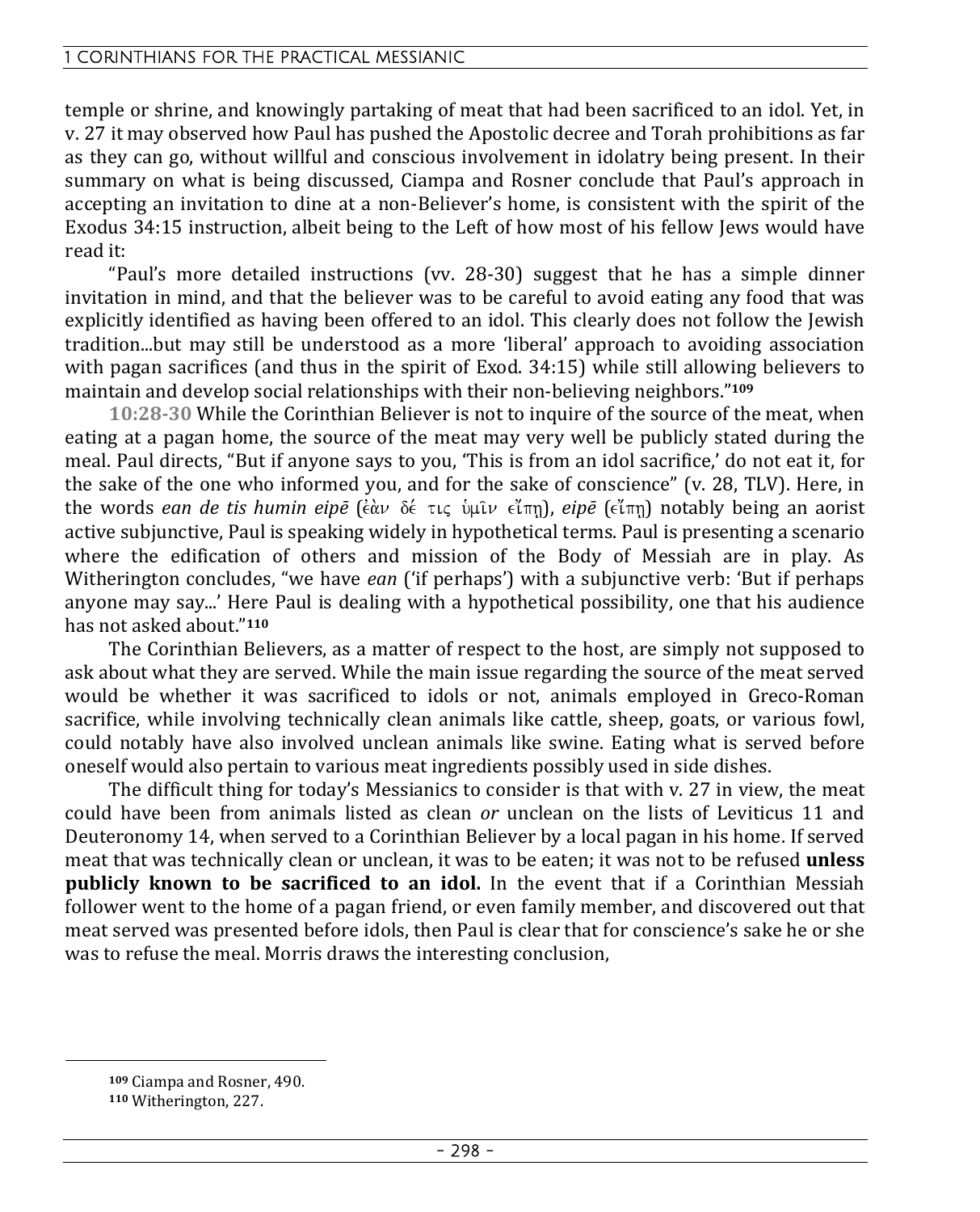"This is in sharp contrast to the Jewish approach. Jews were very scrupulous and made searching inquiries before they would eat meat. Paul's attitude was revolutionary. He took seriously the truth that an idol is nothing...He discouraged over-scrupulousness."**<sup>111</sup>**

There was a point, where the presumed "knowledgeable" addressed in ch. 8 would be correct, where the power of the One True God was overwhelmingly superior to any idols, and certainly superior to the flesh of animals created by Him (v. 24), whether clean or unclean. This power did not permit participation and eating in a local temple or shrine. This power may permit eating at the private home of a non-Believer. Yet, while being overly-scrupulous in such a setting was something that Paul discouraged, a Corinthian Believer might have found other ways to eat, especially in thinking how any meat items had likely once been pagan sacrifices. Ciampa and Rosner summarize the possibilities,

"Paul is probably assuming...that the meal (as would be typical) might be one in which many different food choices were being passed around...the Christian would not have to go without food altogether but could choose from those items that had not been explicitly associated with an idol. If the Christian could not simply choose strategically from the food offered at the dinner, they might feel the need from time to time excuse him- or herself from the dinner."**<sup>112</sup>**

When circumstances arose, where it was public knowledge at the meal that the meat had once been sacrificed to idols, it was to be refused. Paul interjects, though, how it is "not [for] your own conscience, I mean, but [for] the other person's" (v. 29a, TLV). Some Believers, in finding out that meat served at someone's private home had been sacrificed to idols, would realize that the God of Israel is all-powerful, and that willful participation in idolatry is not occurring. Yet at the same time, if Messiah followers discover that they are served meat sacrificed to idols, it is to be refused on account of what it communicates to others. Witherington rightly says, "if one would go ahead and eat, then the host would see that as a violation of one's own religion. It would be a bad witness to that person."**113** Here, the errant Corinthian slogan in action, "All things are permitted," could certainly backfire if a Corinthian Believer continued eating once knowledge of where meat originated was stated. Fellowship with the Corinthian non-Believers had some definite risks, as pagans might think that willful participation in *their religion* was occurring on the part of the Believers.

It is not agreed among interpreters how the statements following in vs. 29b-30 should be approached: "For why is my freedom judged by another's conscience? If I partake with thankfulness, why am I denounced because of something I give thanks for?" (TLV). Surely, if many things, at least, are permitted for Messiah followers, then accepting the hospitality of a Greek or Roman non-Believer to dine, should not be something that one is slandered or condemned for. There is disagreement whether vs. 29b-30 are words that Paul is employing to speak for how he himself has eaten idol meat in a pagan home before, and is having to defend himself, *or* if the "I" being referred to is an emphatic "I" or a usage of impersonization

**<sup>111</sup>** Morris, 146.

**<sup>112</sup>** Ciampa and Rosner, pp 491-492.

**<sup>113</sup>** Witherington, 227.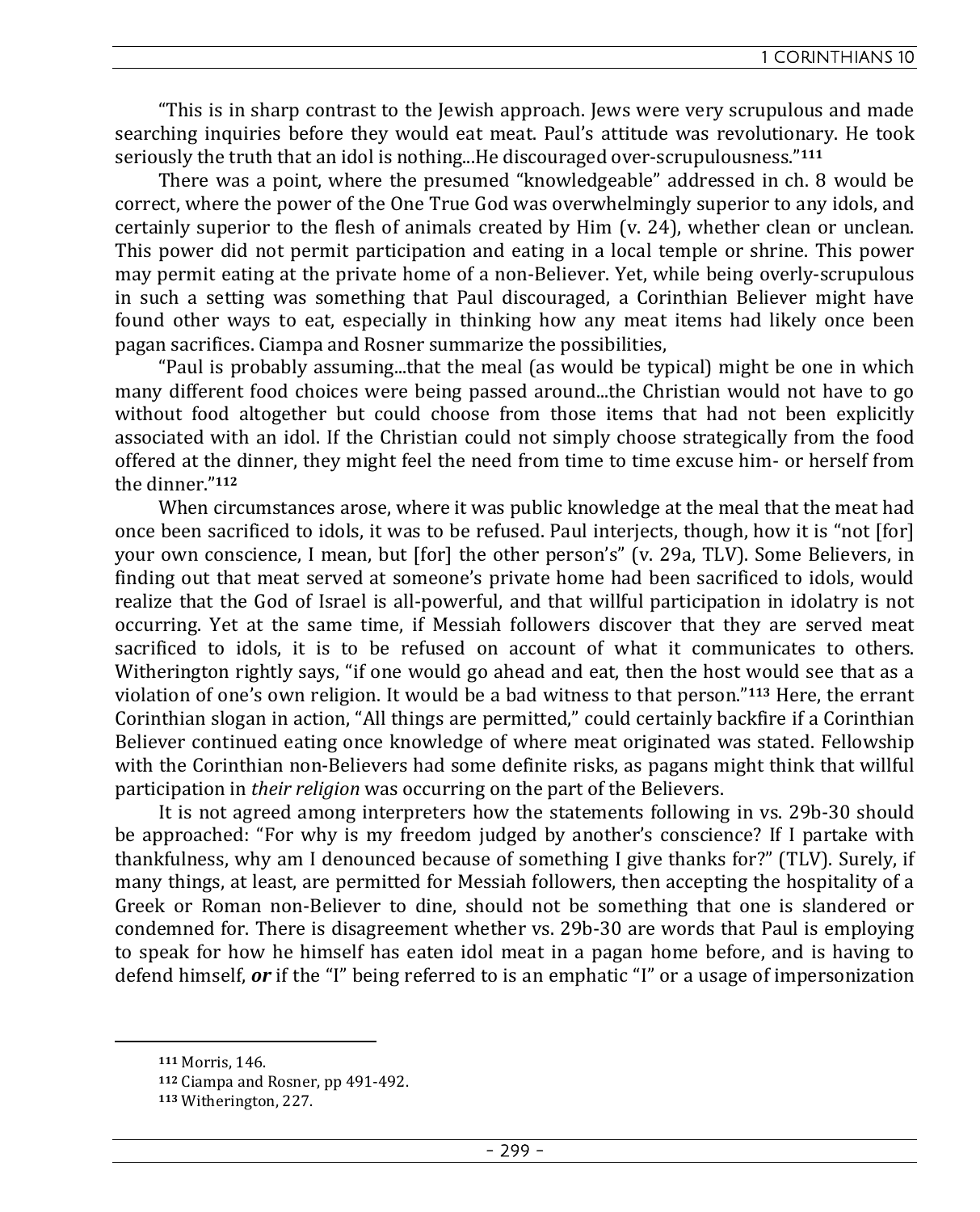as a hypothetical "I" (similar to the "I" sinner of Romans 7), *or* even if vs. 29b-30 is a quotation or reference from the Corinthians' correspondence to Paul.

Garland summarizes his view that the "I" who speaks in vs. 29b-30 is not the Apostle Paul having to defend past actions, but is instead an emphatic usage. Garland does not believe that Paul would have ever knowingly eaten meat sacrificed to idols, and that "I" should not necessarily be thought to refer to Paul directly:

"Some take these questions to reflect Paul's self-defense of his own past actions, perhaps in Corinth, and claim that he anticipates some Corinthians challenging his own inconsistency in condemning them for eating idol food in temples while he ate the same idol food sold in the meat market...I am convinced that Paul never ate idol food that was known to be idol food and so would have no need to defend himself. Paul may have used the 'I' for the sake of vividness when a more universal application is in view...thus presenting himself as a paradigmatic example for his readers."**<sup>114</sup>**

Garland makes reference to Daniel B. Wallace's massive resource, *Greek Grammar Beyond the Basics*, which describes,

"On a rare occasion, the first person singular may be used for the sake of vividness when a more universal application is in view. Normally such a usage is inclusive of the first person (thus, 'I' would mean something like 'all of us'), but apparently it can also be used in an exclusive way ('I' would mean 'others, but not myself')."**<sup>115</sup>**

To an extent, this approach is reflected in the Thiselton rendering, of vs. 29b-30, "For why [you ask] is my freedom being subjected to another person's self-awareness? Well, if I take part in a meal with thanksgiving, why should I suffer defamation of character over that for which I, at least, give thanks" (*NIGTC*).**<sup>116</sup>**

A significant alternative to the "I" of vs. 29b-30, involving some form of impersonization, is to take these statements as being quotations or references to things that the Corinthians have asked of Paul, perhaps even being a continuation of the slogan "All things are permitted" from v. 23. This is the view that Witherington proposes:

"[This] is again the objection of the Corinthians, as in v. 23a, and does not represent Paul's own view...Paul himself has just argued that he *does* limit his freedom, and the Corinthians ought to limit theirs precisely because of someone's else's conscience. Thus v. 30 would also be a further hypothetical rhetorical question from the Corinthians to Paul...Paul's answer is: because it is not just a matter of one's relationship with God; it is not purely a vertical matter. There are also the horizontal relationships, that is, the effect one's eating has on others."**<sup>117</sup>**

Interestingly enough, the renderings seen in the CJB, REB, and the God's New Covenant edition by Heinz Cassirer, reflects the view that vs. 29b-30 might be correspondence being quoted from Paul:

**<sup>114</sup>** Garland, pp 497-498.

**<sup>115</sup>** Daniel B. Wallace, *Greek Grammar Beyond the Basics* (Grand Rapids: Zondervan, 1996), 391.

**<sup>116</sup>** Thiselton, 779.

**<sup>117</sup>** Witherington, 228.